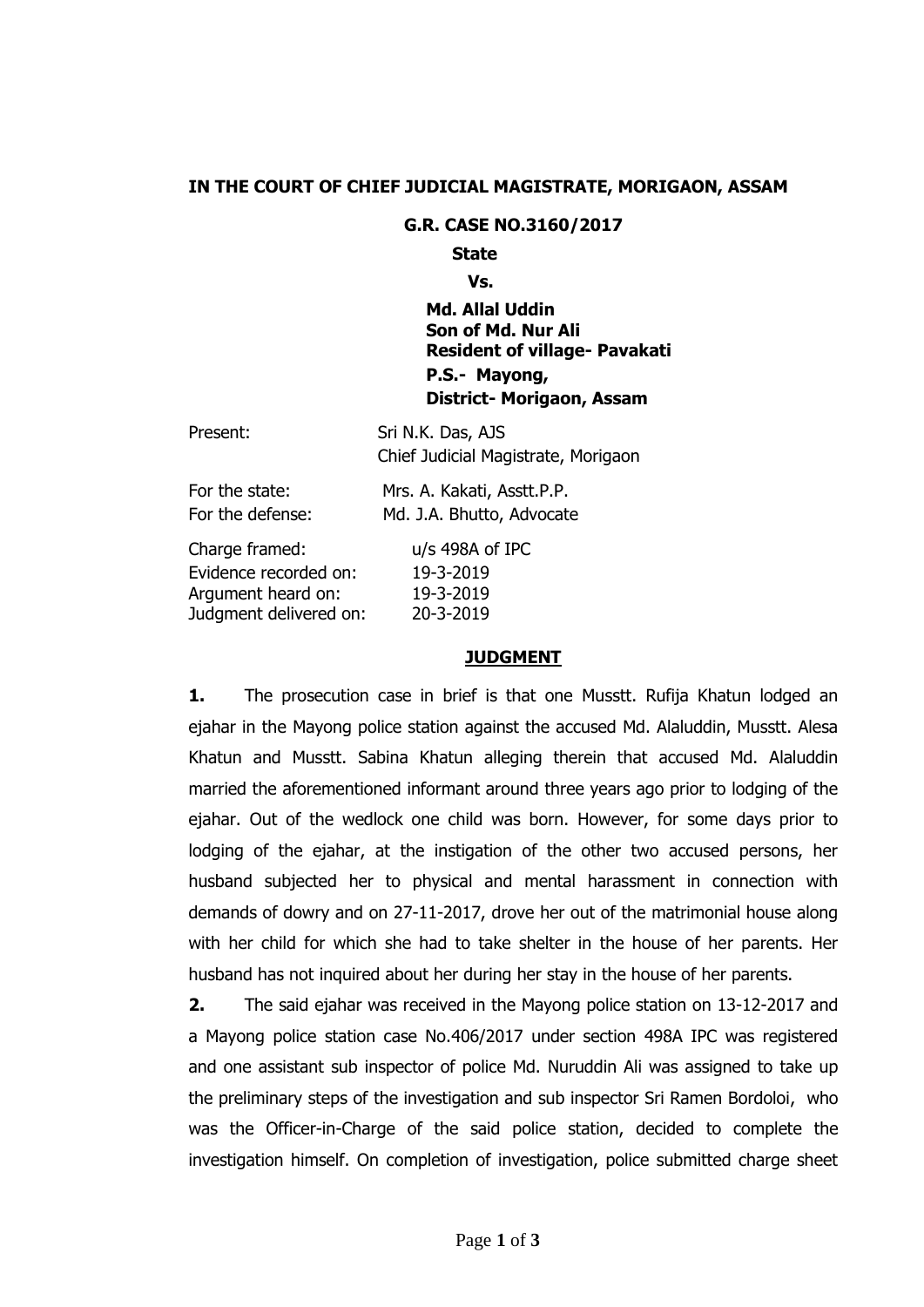against the accused Md. Alaluddin under section 498A IPC, showing the accused as an absconder.

**3.** On appearance before court copies of all relevant documents were furnished to the accused person under section 207 CrPC. After hearing both sides, after perusing case record and on prima facie materials of offence under section 498A IPC being found against the above mentioned accused person, formal charge under section 498A IPC was framed, which was read over and explained to the accused person to which he pleaded not guilty and claimed to be tried.

**4.** Prosecution in support of its case examined 1 (one) witness namely Musstt. Rufija Khatun @ Musstt. Rubija Khatun, as PW-1, who is the informant as well as alleged victim of the case. The ejahar is exhibited as exhibit-1 and the signature of the informant is proved as exhibit-1(1). Examination of the accused person under section 313 CrPC was dispensed with for lack of incriminating materials. Defense side refused to adduce any evidence.

**5.** I have heard the argument of both sides, perused the case record and considered the same. The sole point for determination is as under:

i. Whether the accused person, being the husband of Musstt. Rufija Khatun @ Musstt. Rubija Khatun, on or about 27-11-2017, at village Povakati, under Mayong police station of Morigaon district, subjected her to cruelty by a willful conduct which was of such a nature as is likely to drive her to commit suicide or to cause grave injury or danger to life, limb or health (whether mental or physical) of the said woman; or harassed her with a view to coercing her or any person related to her to meet any unlawful demand for any property or valuable security or is on account of failure by her or by any person related to her to meet such demand and thereby committed and offence punishable under section 498A of IPC?

## **Discussion of evidence, decision and reasons therefor:**

**6.** The witness in her deposition has not supported her own case and did not implicate the accused with the offence charged. She deposed that the matter has already been amicably settled between them at the intervention of their family members. The alleged victim has stated that at present she has been residing with her husband i.e. the accused. The witness also stated that she no longer wants to proceed with the case and the case was filed due to misunderstanding.